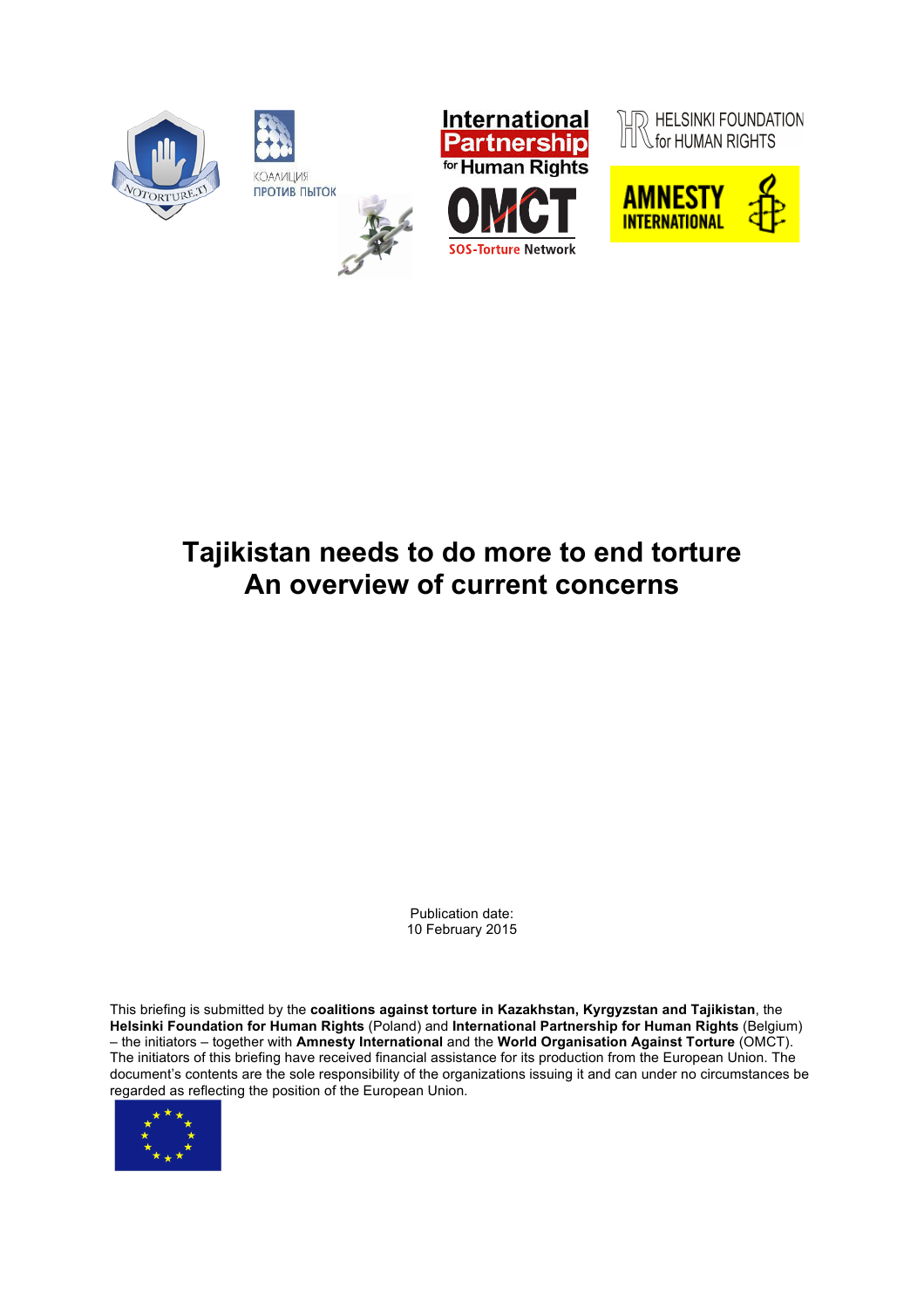## **TABLE OF CONTENTS**

| <b>INTRODUCTION</b><br>LEGAL SAFEGUARDS NEED TO BE STRENGTHENED AND FULLY<br><b>IMPLEMENTED</b><br><b>ENDING IMPUNITY</b> |        |                                                     |    |
|---------------------------------------------------------------------------------------------------------------------------|--------|-----------------------------------------------------|----|
|                                                                                                                           | 5<br>8 |                                                     |    |
|                                                                                                                           |        | TORTURE AND OTHER ILL-TREATMENT IN THE ARMED FORCES | 10 |
|                                                                                                                           |        | <b>RECOMMENDATIONS</b>                              | 11 |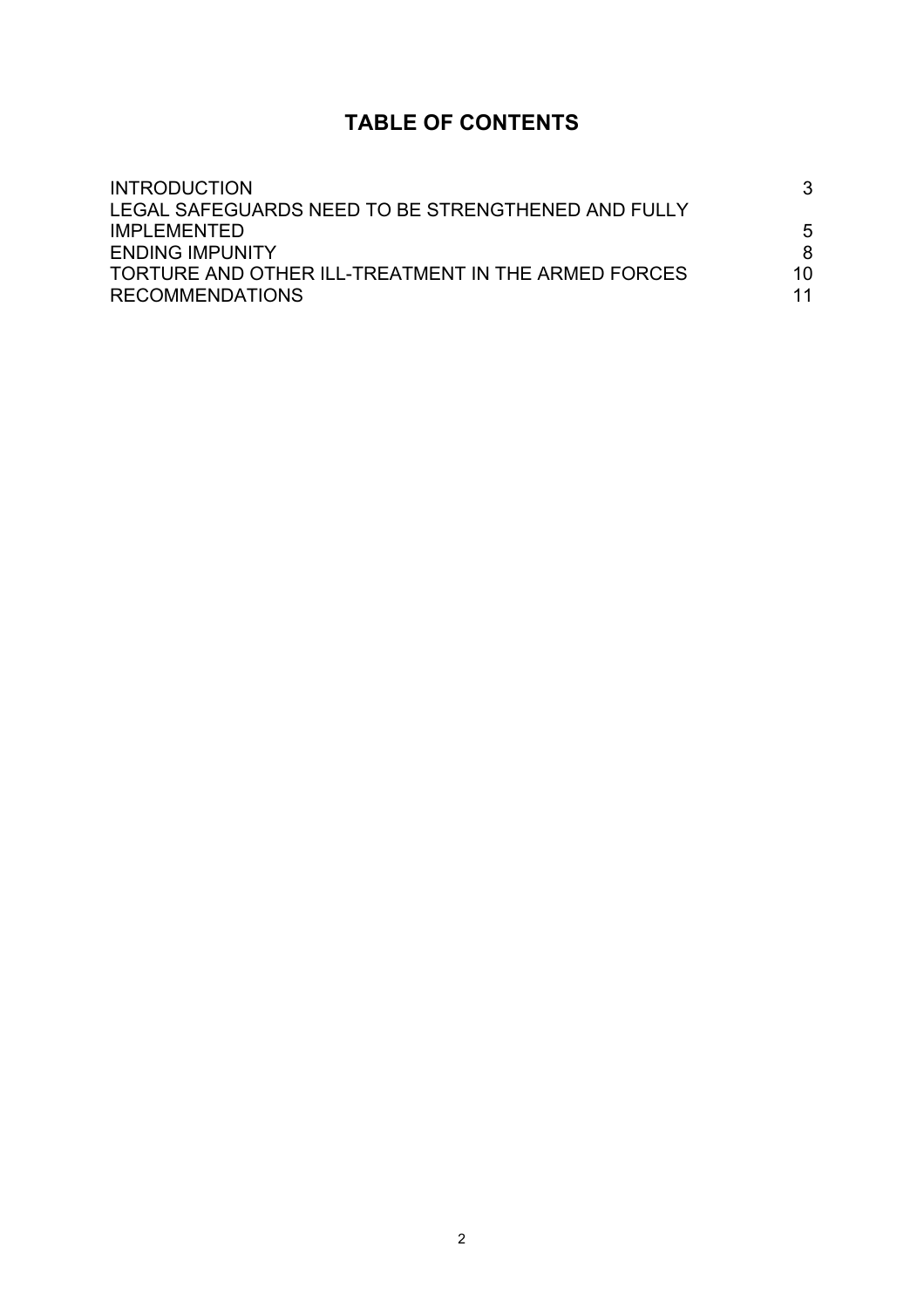## **Tajikistan needs to do more to end torture An overview of current concerns**

## **INTRODUCTION**

**In recent years the Tajikistani government has made some progress in terms of taking steps needed to prevent and eradicate torture. Continued international attention and political will of the Tajikistani authorities are needed to achieve lasting results.**

Torture has been a longstanding issue in Tajikistan, which led international organizations and human rights mechanisms to focus their attention on this issue. Torture continues to be widely used throughout Tajikistan, despite several recommendations that have been issued aimed at eradicating the practice.

In May 2012, the United Nations (UN) Special Rapporteur on torture and other cruel, inhuman or degrading treatment or punishment (Special Rapporteur on torture) visited Tajikistan, published his findings and recommendations in January 2013 and conducted a follow-up visit in February 2014.<sup>1</sup> In November 2012, the UN Committee against Torture reviewed Tajikistan's second periodic report on the implementation of the Convention against Torture and Other Cruel, Inhuman or Degrading Treatment or Punishment (Convention against Torture) and published its concluding observations in January 2013.<sup>2</sup> In July 2013, the UN Human Rights Committee considered Tajikistan's second periodic report on the implementation of obligations as a party to the International Covenant on Civil and Political Rights (ICCPR) and, in August 2013, it issued concluding observations, several of which addressed ongoing torture.<sup>3</sup> In recent years other organizations such as the European Union also prioritized the issue of torture in their interactions on human rights issues with the Tajikistani authorities.

In July 2012, Amnesty International issued a report entitled "Shattered lives. Torture and other illtreatment in Tajikistan<sup>"4</sup>, based on a fact-finding visit to different parts of Tajikistan, which found that torture and other forms of ill-treatment were widespread in the country and that those detained on charges relating to national security and religious extremism were at particular risk.

The NGO Coalition against Torture in Tajikistan has closely monitored and analyzed domestic legislation pertaining to the issue of torture for many years and has documented numerous cases involving allegations of torture or other ill-treatment from across Tajikistan. It has provided the abovementioned mechanisms and organizations with up-to-date and in-depth information on legislation and practice regarding torture.<sup>5</sup>

In order to address the recommendations issued by the UN Committee against Torture and the Special Rapporteur on torture, the government approved an Action Plan on torture in August 2013. Regrettably, local human rights organisations were not involved in drawing up the Action Plan and the

 $\frac{1}{1}$  Defer to: http://www.ebobr.org/Dee <sup>'</sup> Refer to: <u>http://www.ohchr.org/Documents/Issues/SRTorture/A-HRC-22-53-Add1\_en.pdf<br><sup>2</sup> Pefer to:</u>  $2$  Refer to:

http://tbinternet.ohchr.org/\_layouts/treatybodyexternal/Download.aspx?symbolno=CAT%2fC%2fTJK%2fCO%2f2& Lang=en<br><sup>3</sup> Defer te

Refer to:

http://tbinternet.ohchr.org/\_layouts/treatybodyexternal/Download.aspx?symbolno=CCPR%2fC%2fTJK%2fCO%2f

<sup>&</sup>lt;u>2&Lang=en</u><br><sup>4</sup> Refer to: <u>http://www.amnesty.org/en/library/info/EUR60/004/2012/en</u><br><sup>5</sup> Eer evample:  $5$  For example:

http://tbinternet.ohchr.org/\_layouts/treatybodyexternal/Download.aspx?symbolno=INT%2fCAT%2fNGO%2fTJK% 2f13028&Lang=en and

http://tbinternet.ohchr.org/\_layouts/treatybodyexternal/Download.aspx?symbolno=INT%2fCCPR%2fNGO%2fTJK %2f14620&Lang=en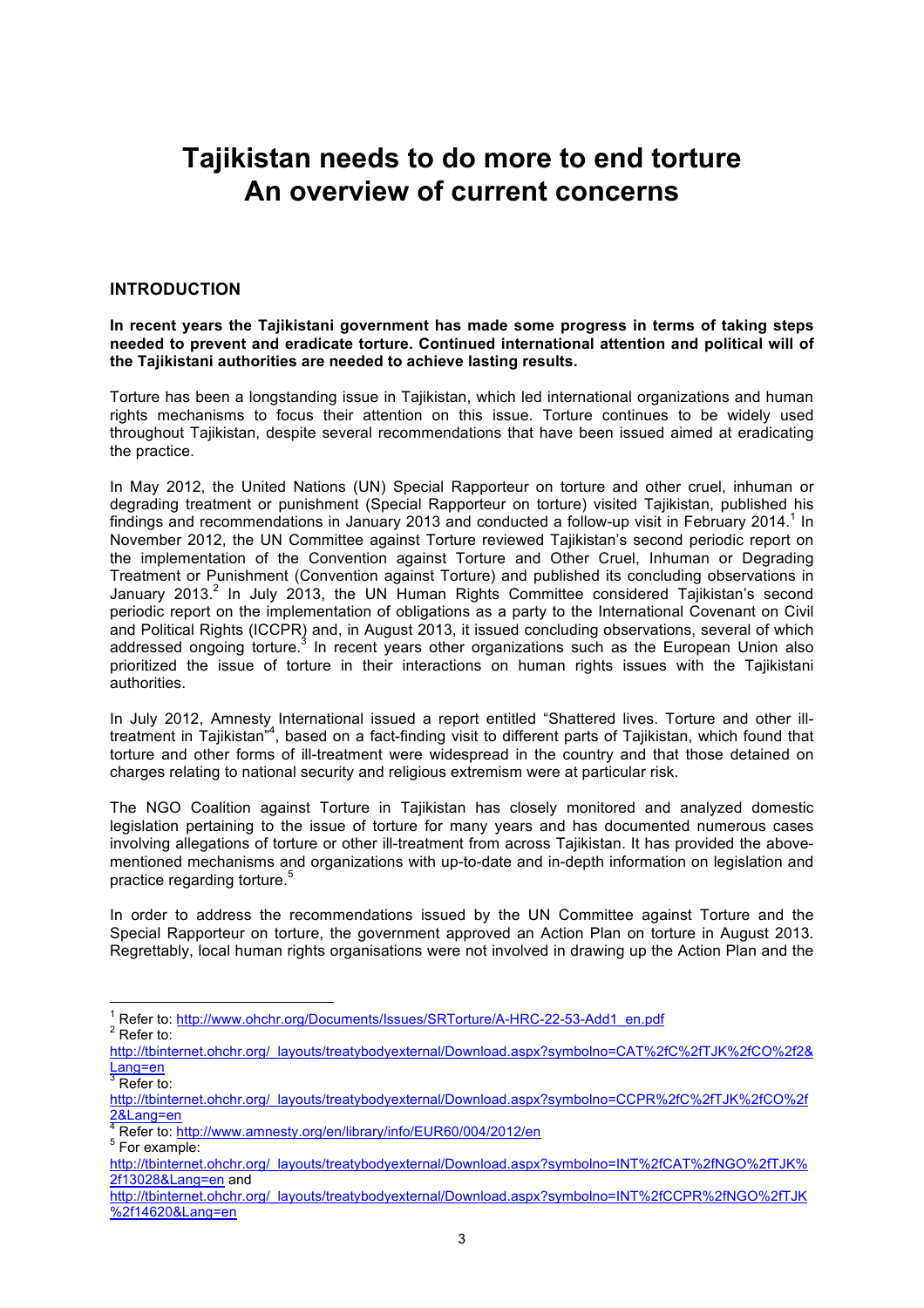comments and recommendations the NGO Coalition against Torture in Tajikistan sent to the authorities were not reflected in the final document.

The Action Plan foresees a series of steps intended to address the recommendations by the UN mechanisms and provides details of timelines and the authorities responsible for its implementation. However, it does not provide clear indicators, which would allow for implementation to be measured or assessed. There is therefore a risk that although crucial issues are being discussed and studied there may be no practical steps that fundamentally improve the situation regarding torture or other illtreatment in Tajikistan.

In recent years, the authorities of Tajikistan have taken concrete measures to address the persistence of torture and other ill-treatment. In March 2012, Tajikistan's Parliament approved amendments to the country's Criminal Code introducing a separate article defining torture (Article 143). The definition of torture contained in this article is in line with international human rights law, as highlighted in the 2013 concluding observations of the Human Rights Committee. But there continues to be concern that penalties are not commensurate with the severity of the crimes committed and that amnesty laws can be applied to torturers, which is strictly forbidden under international law.

Between 2012 and 2014, four criminal cases were opened under the new definition of torture. However, one of the cases was requalified as a different crime under the Criminal Code and there were concerns about whether the sentences were commensurate with the crimes committed. Two police officers were sentenced to seven years' and one year of imprisonment respectively, while a third convicted police officer is serving a suspended sentence of two years. A forth officer was only ordered to pay a fine.

In June 2012, the Plenum of the Supreme Court issued a decision on "The implementation of norms included in criminal and criminal-procedural legislation regarding torture prevention" that, among others, clarified that a person is considered a detainee as soon as he or she is deprived of his or her liberty and entitled to all relevant legal safeguards. However, this decision was principally directed at judges rather than law enforcement officials and is regarded as a recommendation rather than binding law. It did not result in noticable improvements in practice and police usually still consider a person detained only after the detention record is drawn up. As a result, after apprehension detainees are frequently held incommunicado for hours, putting them at risk of torture or other forms of ill-treatment.

In 2013, the Prosecutor General adopted a textbook for prosecutors, entitled "Legal foundations and organization of activities of the organs of the procuracy on prevention, detection and investigation of torture". However, this document is for internal use only, so its content is not accessible to the public.

In 2014, in the first known cases in Tajikistan where courts ordered compensation for torture, the families of Safarali Sangov and Bahromiddin Shodiev, who died in custody as a result of torture in two separate incidents in 2011, received compensation from the authorities. However, to our knowledge, no further measures of reparation were granted to the victims.

In December 2012, a Working Group that included NGO representatives was established on the initiative of the Minister of Health and Social Welfare to introduce the standards of the UN Manual on Effective Investigation and Documentation of Torture and Other Cruel, Inhuman or Degrading Treatment or Punishment, commonly known as the Istanbul Protocol, into internal documents of forensic experts. Subsequently, the NGO Human Rights Centre, a member of the Coalition against Torture in Tajikistan, conducted trainings on standards of the Istanbul Protocol for 85 professionals, including forensic experts, medical and other personnel of closed institutions, judges, prosecutors and lawyers. It is necessary to provide further trainings on the standards of the Istanbul Protocol in order to significantly raise the quality of medical examination of torture victims across Taiikistan.

Despite these welcome steps, torture continues to be widespread in Tajikistan. It mostly takes place during the first hours of detention in police custody and in pre-trial facilities, particularly those run by the State Committee of National Security. From 2011 to 2014, members of the NGO Coalition against Torture in Tajikistan documented more than 100 cases of men, women and children who were allegedly subjected to torture or other ill-treatment. Only in a small number of these cases, official investigations were opened, and in many cases -- whilst the incidence of torture or other ill-treatment would appear to have been confirmed, at least partly -- only disciplinary proceedings have been imposed. It is believed that many victims of torture did not file complaints for fear of reprisals.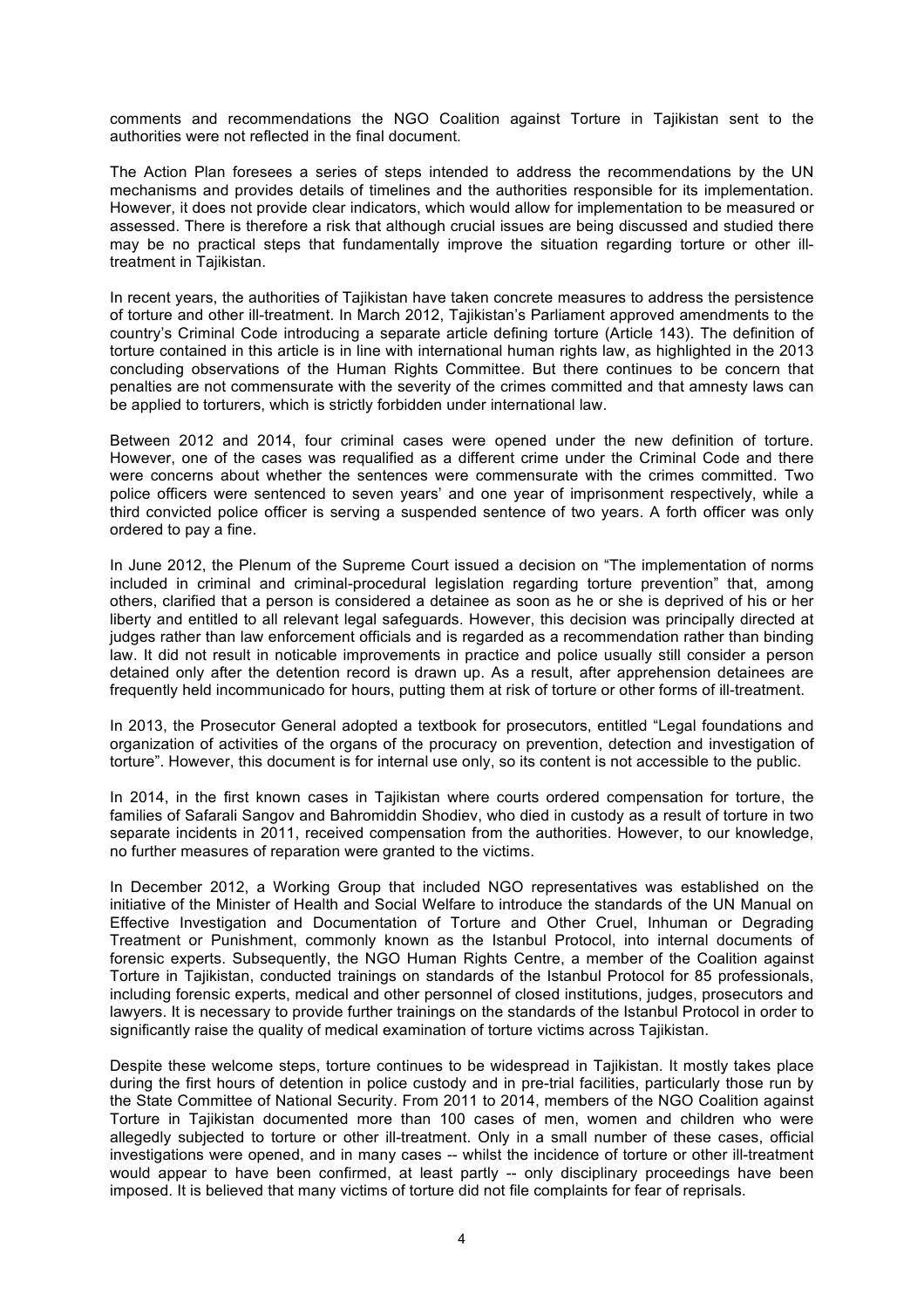The Tajikistani authorities must consistently implement further measures aimed at preventing, investigating and eradicating all incidents of torture and ill-treatment in Tajikistan.

This briefing summarizes our main concerns and recommendations that we urge the authorities to prioritize and implement as a matter of urgency.

## **LEGAL SAFEGUARDS NEED TO BE STRENGTHENED AND FULLY IMPLEMENTED**

Torture in Tajikistan ordinarily takes place during the first hours of detention when detainees are in many cases de facto held incommunicado. We believe that by strengthening and fully implementing fundamental safeguards protecting detainees in police custody and pre-trial detention the authorities can significantly reduce incidents of torture and other ill-treatment.

#### Defining in law in accordance with international human rights standards the moment when a person becomes a detainee

International human rights law clearly states that a person is considered a detainee as soon as he or she is "depriv(ed) of liberty (…) in a public or private custodial setting which that person is not permitted to leave at will by order of any judicial, administrative or other authority" (e.g. Art. 4(2) of the Optional Protocol to the Convention against Torture). Safeguards must then be in place to provide protection from torture and other ill-treatment under any kind of detention.

However, Tajikistani legislation does not follow the above definition and is ambiguous as to **when a person is considered a detainee**. In practice, law enforcement agencies and courts typically consider a person a detainee when the detention record is drawn up. This may be several hours, or even several days, after the de facto arrest. As a result, during this time detainees typically have no access to any of the legal safeguards enshrined in Tajikistani legislation, including access to their family, a lawyer and medical attention.

Police also often apprehend people for administrative offences as a pretext for keeping them in custody for five to 15 days. In Tajikistani legislation the legal safeguards pertaining to those detained on criminal charges are stronger, and do not apply fully to those detained on administrative charges. Another way of detaining people without granting them the protection of legal safeguards is the frequent police practice of summoning people as "witnesses" or simply calling them in for "a conversation". Often police officers reportedly torture them in order to obtain "information" or "confessions" that subsequently form the basis for opening criminal cases against these individuals.

In November 2012, the UN Committee against Torture recommended Tajikistan to "ensure that arrest starts from the moment of de-facto apprehension" (Recommendation  $\dot{8}$  (a)). In January 2013, the Special Rapporteur on torture also called on Tajikistan to "(a)mend the Code of Criminal Procedure to ensure that the time of arrest starts from de facto apprehension and delivery to a police station". (Recommendation 99e).

#### Implement safeguards

Domestic legislation already contains a number of relevant safeguards that are fully in line with requirements under international human rights law, but they are frequently not implemented.

For example, the Constitution of Tajikistan stipulates that "a person is entitled to services of a lawyer from the moment of detention" and the Criminal Procedure Code of Tajikistan (CPC) includes similar guarantees. However, in practice police investigators often deny **lawyers access to** their **clients** for days and lawyers in many cases see their clients for the first time at the remand hearing. Lawyers continue to experience obstacles visiting their clients in investigation-isolation facilities (SIZO), the detention facilities under the jurisdiction of the Ministry of Justice. In some cases lawyers have been prevented from seeing clients until the police investigator sent confirmation to the SIZO administration certifying that the lawyer is involved in the specific criminal case. The Committee against Torture recommended Tajikistan to "(g)uarantee the right to access lawyers of their choice from the moment of apprehension and to hold consultations in private, including through the adoption of legal provisions in this respect" (Recommendation 8 (d)).

The CPC stipulates that "evidence obtained during the inquiry and preliminary investigation by way of force, pressure, causing suffering, inhuman treatment or other illegal methods, is invalid and cannot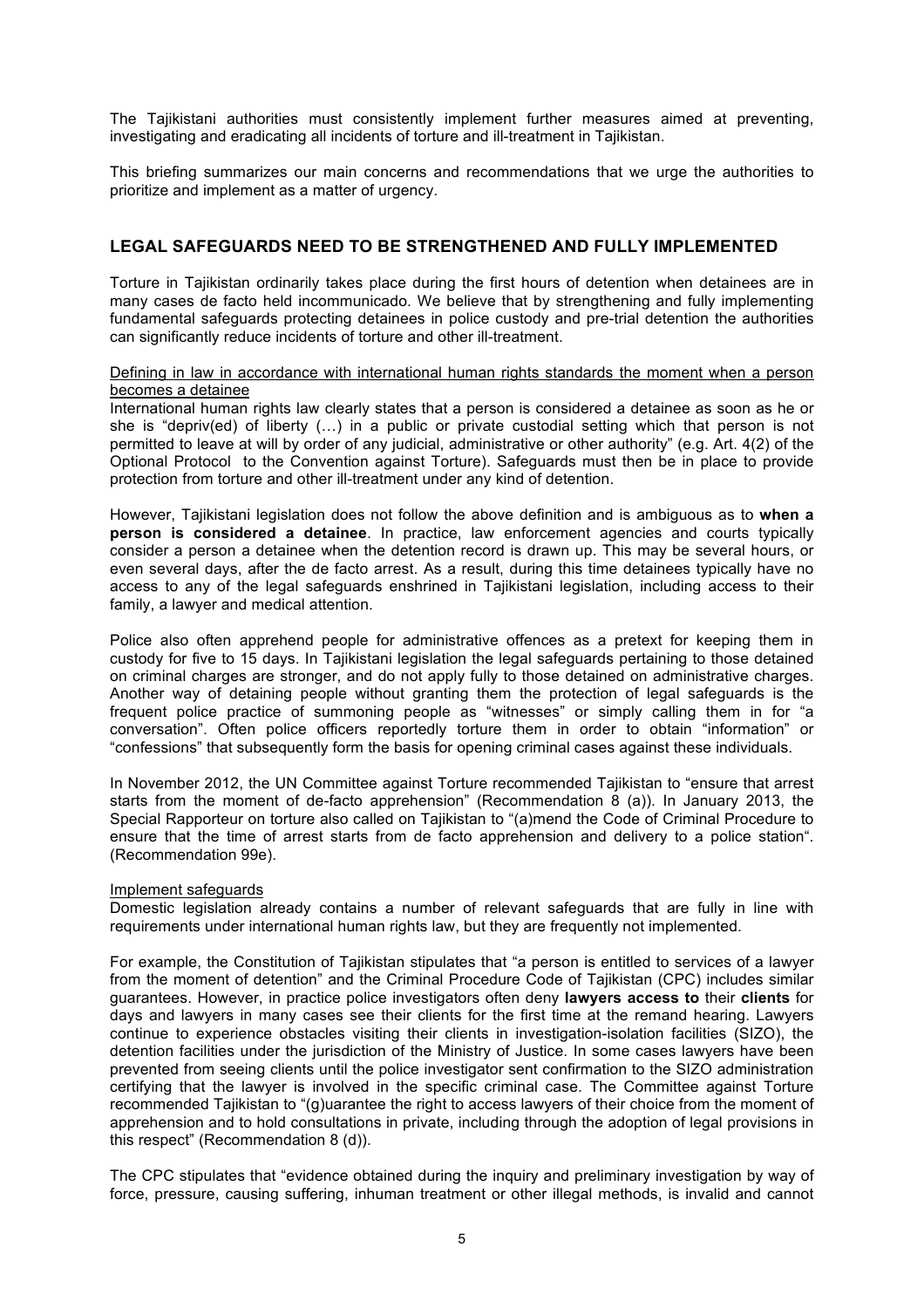form the basis of an accusation." However, in practice **evidence extracted under torture** is routinely **used in court**, and when defendants complain about torture, judges often dismiss the allegations without further checking. According to local human rights groups, judges sometimes summon the police officers accused of torture to testify. If they deny the allegations, the judge's review of the torture allegations is reportedly closed and no further inquiries are made into the allegations. Local NGOs are not aware of any case where a court excluded from the case materials evidence because it was established that it was obtained through torture.

International law requires that evidence obtained through torture or other ill-treatment is not used in any proceedings, except against a person accused of torture or other ill-treatment. The Committee against Torture recommended Tajikistan to "guarantee, in practice, that statements obtained by torture are not invoked as evidence in any proceedings" and that "in any case in which a person alleges that a confession was obtained through torture, the proceedings are suspended until the claim has been thoroughly investigated" (Recommendation 13).

#### Legal amendments needed to strengthen existing safeguards

Some of the legal safeguards provided for in domestic legislation need to be further strengthened in order to ensure effective protection from torture or other ill-treatment.

For example, the CPC stipulates that detainees should be **informed of their rights** after the detention record is drawn up (Article 94). Under Article 94.1 of the CPC the detention record should be drawn up within three hours of the detainee's arrival at the police station. Domestic legislation does not specify the time frame within which detainees have to be admitted to a police station after being apprehended. In practice the arrival of a detainee at the police station can be hours or even days after the detainee was apprehended, according to local human rights groups.

Principle 13 of the UN Body of Principles for the Protection of All Persons under Any Form of Detention or Imprisonment states that "any person shall, at the moment of arrest and at the commencement of detention or imprisonment, or promptly thereafter, be provided (…) with information on and an explanation of his rights and how to avail himself of such rights." In its concluding observations issued in 2012 the Committee against Torture recommended Tajikistan to "(e)nsure that suspects are informed of their rights at the very moment of apprehension as well as reasons for their detention" (Recommendation 8 (c)).

The CPC does not require police to include the identity of the arresting officers in the **detention record**, thus facilitating impunity. Both the Committee against Torture and the Special Rapporteur on torture called on Tajiksitan to ensure that detention is recorded from the very moment when a person is deprived of liberty and that, among other issues, the identity of the arresting officer/s is recorded.

The CPC stipulates that **family** members should be notified of the detention and the detainee's whereabouts within 12 hours of apprehension, either by police or the detainee (Article 100, part 1). The Committee against Torture called on Tajikistan to "repeal the 12-hour period for notification of arrest by law enforcement officers to family members" (Recommendation 8 (g)). The Human Rights Committee has recommended that detainees must be permitted to contact their families from the moment of apprehension.<sup>6</sup> In the current context in Tajikistan notification of family is a particularly important safeguard as family members in many cases try to contract an independent lawyer for the detainee and prevent them being issues with an ex officio (state-appointed) lawyer who, as is often the case, may be a lawyer hand-picked by investigators in the knowledge that this particular lawyer will put up a weak defence and may be inclined to overlook ill-treatment.

Domestic legislation stipulates that **remand hearings** should take place no later than 72 hours after a person is taken into custody. In practice detainees are often brought before a judge later than the 72 hour limit because the time is counted as of the moment when the detention record is drawn up rather than the actual moment of deprivation of liberty. In addition, Article 111, part 5 of the CPC allows

 $6$  Refer to: United Nations, Report of the Human Rights Committee, vol.1, 26 October 2001, A/56/40, para. 86(18), p. 102 (referring to the Democratic People's Republic of Korea), at:

http://www.unhchr.ch/tbs/doc.nsf/385c2add1632f4a8c12565a9004dc311/a91dea9af2c00fa7c1256ace0055cab5/\$ FILE/G0144476.pdf and United Nations, Report of the Human Rights Committee, vol.1, 21 September 1997, A/52/40, para. 438, p. 70-71 (referring to India), at: http://daccess-ddsny.un.org/doc/UNDOC/GEN/N97/247/64/IMG/N9724764.pdf?OpenElement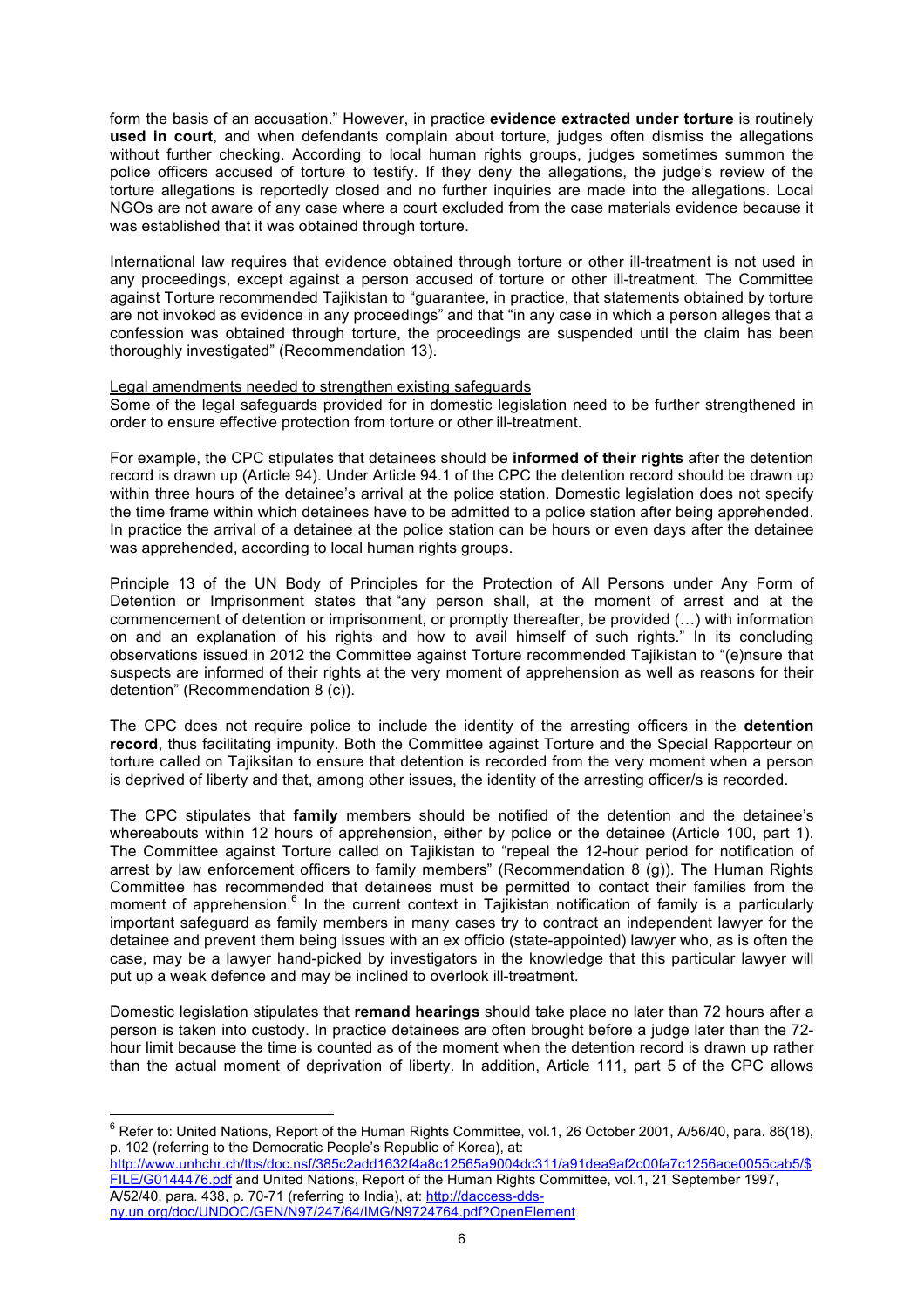courts to extend the 72-hour limit for an unlimited number of times in order to give police additional time to provide further grounds justifying remand.

In 2013, the UN Human Rights Committee recommended Tajikistan to "ensure that persons in police custody are brought before a judge within a maximum period of 48 hours." In addition, it called on Tajikistan to ensure "that periods of pretrial detention cannot be extended when the prosecution has failed to present well-founded grounds for the person to remain in custody" (Recommendation 8 (h)).

We are concerned that domestic legislation does not require judges at remand hearings to inquire into the allegations made by detainees of torture or ill-treatment, even when there are signs that a detainee was subjected to physical violence or other ill-treatment. In practice, judges typically disregard such allegations and simply refer alleged victims and their lawyers to the prosecutor to lodge a complaint instead of ordering a prompt and exhaustive investigation, including a medical examination, into the allegations themselves.

In line with Article 111, part 1 of the CPC, judges can order **pre-trial detention** based on the gravity of their alleged crime only (for any crime punishable by more than two years of imprisonment). The law does not require them to take into account any other factors as well, such as whether the accused might cause harm to public safety, whether there is a risk of absconding or interference with the course of justice. In his 2013 annual report the Ombudsman of Tajikistan reported that judges approved 99 per cent of all requests for pre-trial detention. In 2012, the Committee against Torture recommended Tajikistan to "amend the CPC to ensure that pretrial detention is not authorized by courts based only on the gravity of the alleged crime."

#### Introduce additional safeguards

In June 2011, the Law "On Detention Procedures and Conditions of Suspects, Accused Persons and Defendants" was adopted providing for medical examinations upon admission to a place of detention. However, the law states that **medical examinations** should be conducted in line with internal regulations, which are not public. As a result, the procedure and purpose of the examination remains unclear and in practice detainees still do not routinely undergo a medical examination upon admission to police stations and temporary detention facilities (IVS). There remains to be a serious lack of qualified medical personnel in police custody and pre-trial detention facilities.

When detainees request access to a doctor for a forensic medical examination this is only done with the investigator's permission (Article 208 of the CPC). In those cases where the investigator grants permission, the investigation is often conducted with such a delay that injuries sustained through torture or other ill-treatment are not visible anymore.

Medical personnel are supervised by the Ministry of Health, but are employees of the penitentiary administration under the Ministry of Justice, the agency that runs SIZOs. There are cases in which medical personnel have come under pressure from the penitentiary administration as well as investigators, which undermines the required independence and impartiality of medical personnel.

The Committee against Torture recommended Tajikistan to "(e)nsure that anyone arriving at a detention facility undergoes a routine medical examination, and that access to independent doctors is provided when requested by the detainee without conditioning such access on the permission or request of officials" (Recommendation 8 (e)). The Special Rapporteur on torture called on the authorities to "allow access to independent medical examination without interference or the presence of law enforcement agents or prosecutors" (Recommendation 100 (d)).

Domestic law in Tajikistan does not allow detainees the **right to notify** their **lawyers and families of transfers** between pre-trial detention facilities or of their removal from detention facilities for the purpose of investigative activities, such as taking them to the crime scene. Nor are law enforcement officers under an obligation to inform the relatives. Local human rights groups have documented many cases where detainees were subjected to torture or other ill-treatment in the context of such transfers or removals.

Principle 16(1) of the UN Body of Principles for the Protection of All Persons under any form of Detention or Imprisonment stipulates that "after each transfer from one place of detention or imprisonment to another, a detained or imprisoned person shall be entitled to notify or to require the competent authorities to notify members of his family or other appropriate persons of his choice of […] the transfer and of the place where he is kept in custody".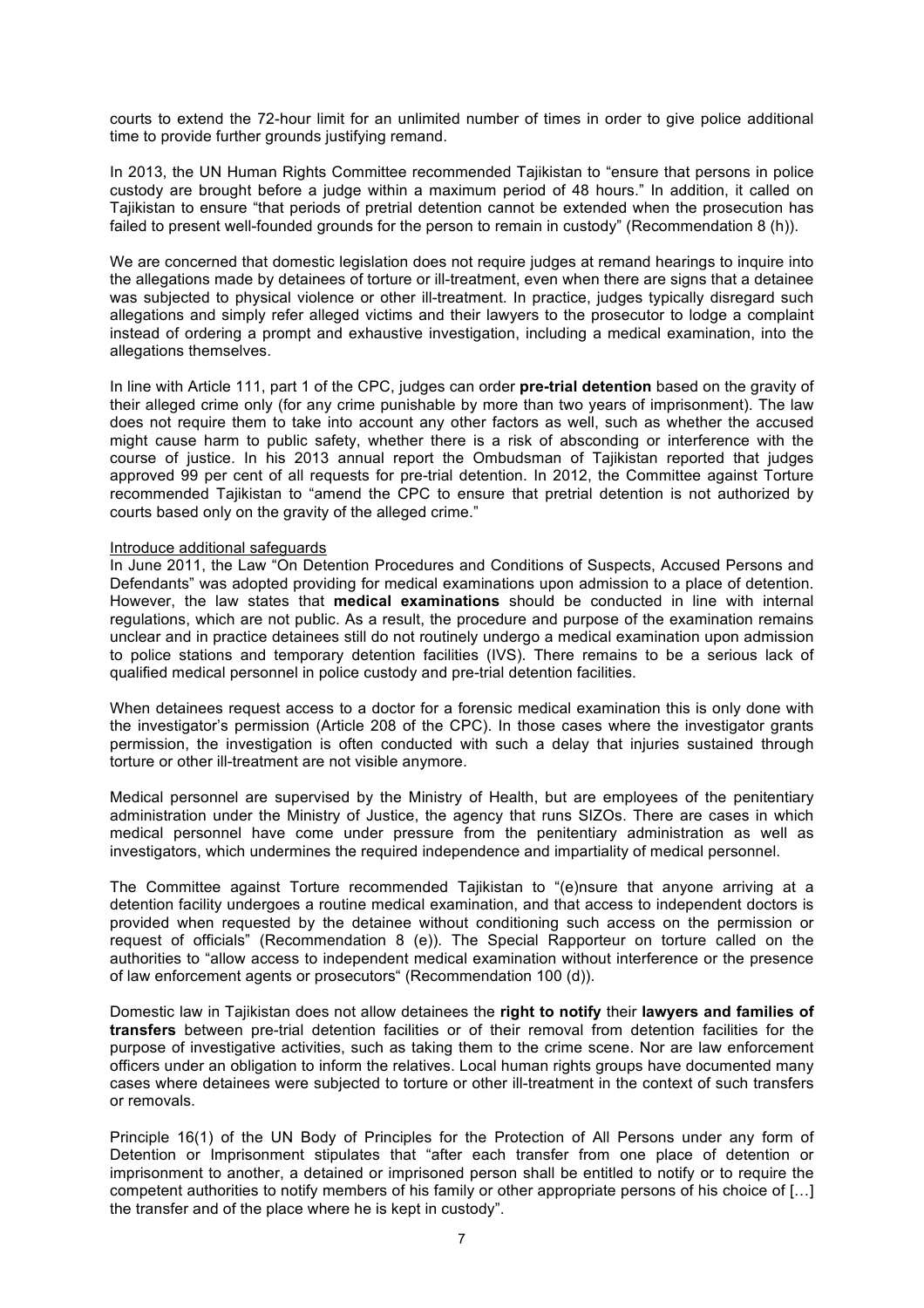Thus, the NGOs jointly issuing this document urge the authorities of Tajikistan to amend the CPC to ensure that families and lawyers are notified in advance of any transfers of detainees.

**Independent inspections** of detention facilities are another effective safeguard against torture and other ill-treatment. The International Committee of the Red Cross (ICRC) has not had access to detention facilities in Tajikistan for the purpose of monitoring since 2004. Tajikistan has not ratified the Optional Protocol to the Convention against Torture and has thus not obligated itself to set up a National Preventive Mechanism.

In February 2014, a Monitoring Group established as part of the Ombudsman's office and consisting of Ombudsman staff and civil society activists began visiting detention facilities. However, the Monitoring Group has to announce its visits and when it receives allegations of torture in a specific case and wants to visit, the administration of the detention facility typically only admits staff of the Ombudsman's Office and denies access to the civil society members of the Monitoring Group.

Other than in the framework of the Monitoring Group, human rights defenders in Tajikistan are not permitted to enter detention facilities in order to conduct independent monitoring.

The Committee against Torture recommended Tajikistan to "(t)ake concrete steps, as a matter of priority, to ratify the Optional Protocol to the Convention and establish an effective National Preventative Mechanism which is resourced and permitted to conduct regular, independent, unannounced and unrestricted visits of inspection to all places of deprivation of liberty, with opportunity for inspectors to speak privately with individual detainees (Recommendation 14(c)). In the meantime, the UN Committee recommended that the Tajikistani authorities should "grant unimpeded access to the ICRC and independent non-governmental organizations to all places of detention, and ensure that the Ombudsman undertakes regular, unannounced visits to all places of deprivation of liberty, accompanied by medical professionals, including to places of police custody, and that the findings are made available publicly" (Recommendation 14(c)).

## **ENDING IMPUNITY**

The authorities do not publish comprehensive statistics on complaints, investigations, prosecutions and convictions relating to torture or other ill-treatment. At the Human Dimension Implementation Meeting of the Organization for Security and Co-operation in Europe (OSCE) that took place in Warsaw in September 2014, a representative of the General Prosecutor's Office of Tajikistan reported that his office had received 26 complaints regarding torture or other ill-treatment in 2011, 22 in 2012, 16 in 2013 and so far seven in 2014. The Ministry of Internal Affairs reported receiving 61 complaints of torture or other ill-treatment in 2012. It has not provided more up-to-date figures.

The NGO Coalition against Torture registered more than 100 complaints between 2011 and 2014. Effective investigations were conducted in only very few cases. To our knowledge, in 2014, no criminal case was opened under Article 143 (torture).

Local human rights groups believe that in many cases victims of torture or other forms of ill-treatment refrain from lodging complaints with the authorities or from seeking assistance from human rights groups as many victims and their families do not believe it is possible to obtain justice and/or because they fear reprisals.

In 2012, the Committee against Torture expressed concern about the small number of convictions under domestic law for violations of the Convention against Torture, despite numerous allegations of torture.

In Tajikistan, torture complaints are examined by the internal security services of the Ministry of Internal Affairs, the State Committee for National Security, the Drug Control Agency or other law enforcement agencies – if they are submitted to these very agencies that are implicated in the torture complaint – or by prosecutors. If the internal security services do not find evidence of torture or other ill-treatment that they consider requires the opening of a criminal case, domestic legislation does not oblige them to pass on the case information to the Prosecutor's Office.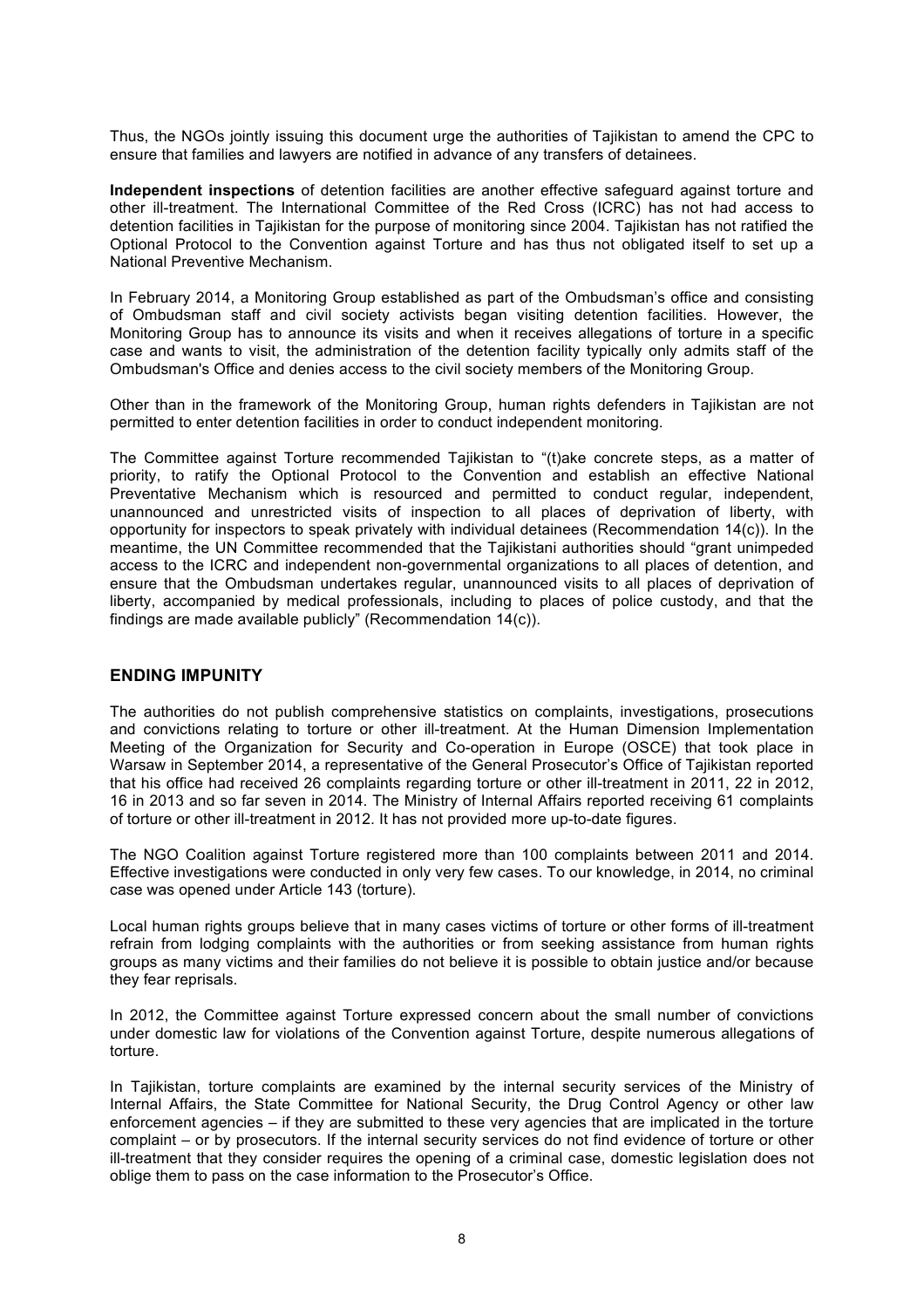When prosecutors initiate torture investigations, they lead the investigation, but domestic legislation permits them to order police to undertake investigative activities and gather evidence. Prosecutors and policemen from the same regions often have close professional and sometimes even personal links. This clearly hinders the possibilities for impartial and independent investigations to be conducted.

In addition, prosecutors have an inherent conflict of interest when investigating torture complaints. The law envisages that prosecutors carry out both the function of criminal prosecution and that of supervision over the legality of the investigative process, which creates a conflict of interest. Within the function of criminal prosecution, the prosecutor presents indictments in courts that are frequently based on information provided by police or other law enforcement agencies. By revealing violations (including torture) that took place during their investigative activities, the prosecutor undermines the legitimacy of the collected evidence and weakens the arguments presented in the indictment.

The authorities should focus their efforts on ensuring that investigations are instigated promptly after receiving any credible information about torture or other ill-treatment, even if presented by a witness, a lawyer, a doctor, a relative or a civil society organization. In addition, investigations on allegations of torture or ill-treatment must be conducted thoroughly and impartially by an independent body with no hierarchical or institutional link to the alleged perpetrator. In this regard, an independent body should be established and endowed with sufficient authority and competence to conduct prompt, thorough and effective investigations into all allegations of torture or other ill-treatment. Both the Committee against Torture and the Special Rapporteur on torture recommended Tajikistan to "establish an effective and independent (investigation mechanism) with no connection to the body prosecuting the case against the alleged victim" (Recommendation 11(a) of the Committee against Torture and Recommendation 100 (g) of the Special Rapporteur on torture).

In addition, the Committee against Torture urged the Tajikistani authorities to "(p)rosecute those who are found to be responsible, and report publicly on the outcomes of such prosecutions" (Recommendations 9(a)).

#### No lenience for torturers

We are concerned that domestic legislation does not exclude perpetrators of torture or other illtreatment from benefitting from prisoners amnesties and we are aware of several cases in recent years where torturers were released from prison following such amnesties or had their sentences reduced. We are also concerned that Tajikistani legislation contains a statue of limitations applicable to the crimes of torture or other ill-treatment.

The Committee against Torture recommended Tajiksitan to "ensure that the Law on Amnesty contain clear provisions stipulating that no person convicted for the crime of torture will be entitled to benefit from amnesties, and that such prohibition is strictly complied with in practice" (Recommenation 7). The Special Rapporteur on torture called on the authorities to "(r)evoke the legal provisions of the Code of Criminal Procedure allowing the termination of criminal proceedings and exempting defendants from criminal liability by reason of (...) expiration of the statute of limitations for criminal prosecution, whenever the case concerns allegations of torture and ill-treatment. (Recommendation 99(d))

#### Provide victims with redress

Fair and adequate compensation and rehabilitation for damages caused by torture are important elements of providing comprehensive reparation to torture victims. We are aware of only two incidents where compensation has been granted by the courts in two separate torture cases. But to our knowledge, other forms of reparation such as measures of satisfaction and guarantees of nonrepetition have not been made available to torture victims in Tajikistan and legislation does not provide for such measures.

Domestic legislation limits the payment of compensation to torture victims to those cases where perpetrators have been brought to justice. As long as investigations are not conducted promptly, thoroughly, impartially and independently, torture victims must not be put at a disadvantage when investigators fail to establish the identity of the perpetrator/s. The Committee against Torture recommended Tajikistan to "ensure that there are clear provisions in the domestic legislation on the right of torture victims to redress, including fair and adequate compensation and rehabilitation for damages caused by torture. It should, in practice, provide all victims of torture or ill-treatment with redress (…) and as full rehabilitation as possible regardless of whether perpetrators of such acts have been brought to justice" (Recommendation 21).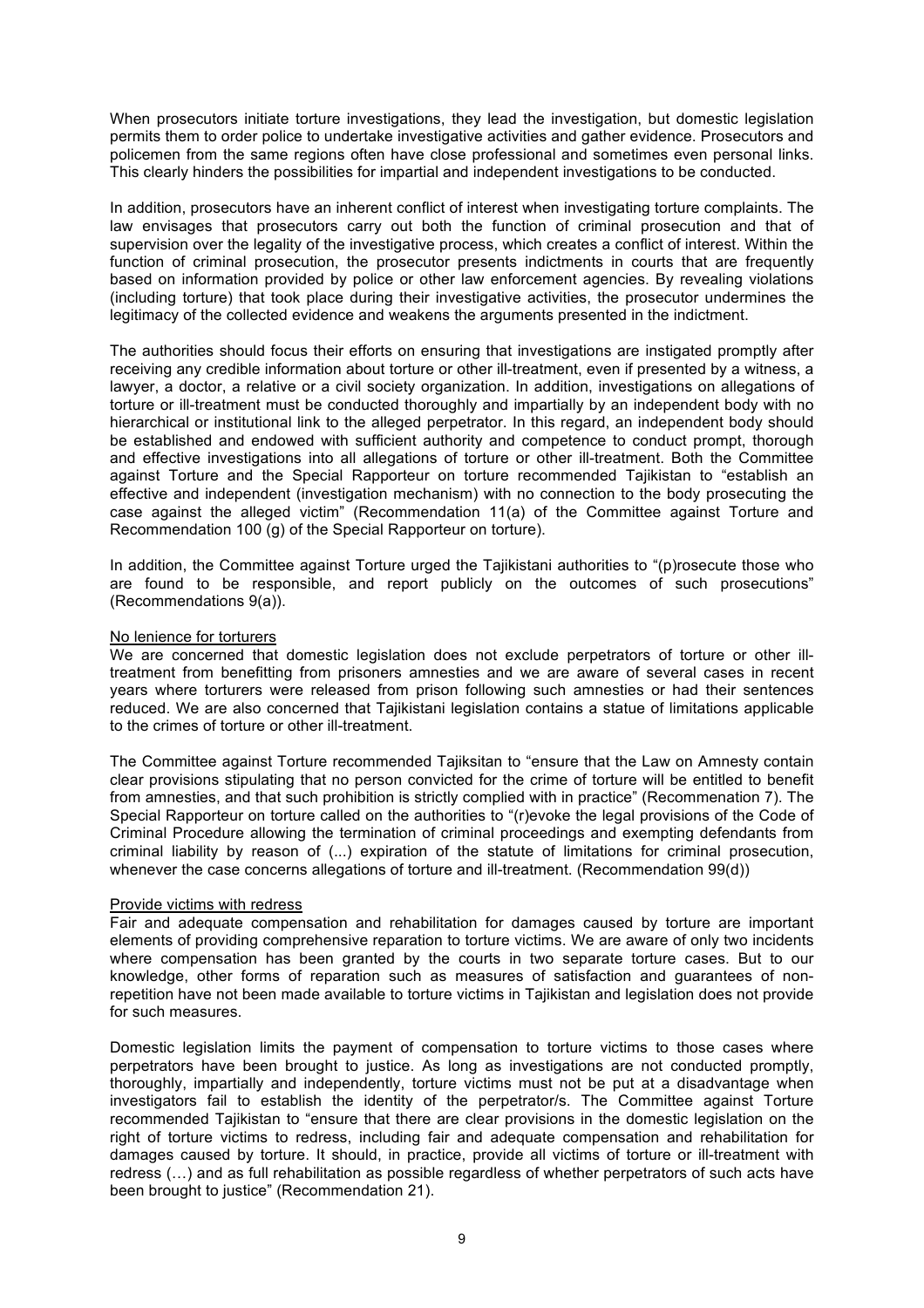## **TORTURE AND OTHER ILL-TREATMENT IN THE ARMED FORCES**

There are reports of arbitrary detentions committed during the mandatory two-month period of conscription, on which members of the armed forces have detained young men on the street, at their work place or place of study, or after forcing their way into the young men's homes. In 2014, human rights groups learnt of three cases where young men were subjected to ill-treatment in the context of conscription and two cases where parents of conscripts were subjected to abuse.

Local human rights groups believe that hazing of new recruits by fellow soldiers is routine in the army of Tajikistan, although it is prohibited in domestic legislation. In some cases officers also engage in abusing young soldiers. Recruits serving their first year in the army are often used as personal assistants by fellow soldiers, forced to engage in initiation rites "to become a fighter", deprived of food and clothes, humiliated, and subjected to beatings. For example, during their first days at the military unit, longer serving soldiers often subject young recruits to an initiation rite called "General's title" whereby they hit young recruits on their naked shoulder with the metal part of a belt. The injuries are called "shoulder straps". Reportedly, this and similar abuse frequently takes place with the consent, acquiescence or approval of officers or other military personnel. Often senior military personnel reportedly justify such behaviour with a perceived necessity to teach the new recruits discipline. Since the beginning of 2014, human rights groups have documented five cases of torture in the armed forces. In two of these cases soldiers died and in one case a soldier was injured so severely that he was left paralyzed.

During research for a study on the protection of human rights in the army conducted jointly by several local human rights groups in 2011 and 2012, numerous soldiers reported that complaining about hazing and other torture or ill-treatment was strongly discouraged by peers and commanding officers in military units and that anybody who complains would be labelled as a "traitor" and risked further abuse.<sup>7</sup> Complaints submitted to senior officers usually were not investigated. Most soldiers questioned by the NGOs saw beatings, kicking and other abuse as a normal feature of army life.

There are a few cases where hazing victims or their families decided not to keep silent, in particular when their cases were covered extensively by the media or when they were taken up by the NGO Young Lawyers Association Amparo. In some particularly severe cases the Military Prosecutor's Office usually instigated an investigation and perpetrators were brought to justice. However, the total number of soldiers' complaints about hazing received by the Military Prosecutor's Office, and of investigations into such cases, prosecutions and convictions is not known. When asked by the human rights groups who jointly conducted the study, the Military Prosecutor's Office responded in 2012 that statistics on how many people were brought to justice for hazing are a state secret. The lack of transparency persists, and so does impunity.

We are concerned that prisoner amnesties have been applied to perpetrators of hazing. For example, all those convicted for beating to death **Maksud Nosirov**, a young conscript, on 27 January 2014, had their prison sentences reduced significantly under a major Presidential prisoner amnesty issued on 29 October 2014.

In addition, we are concerned that victims of hazing are often not granted fair and adequate compensation and rehabilitation for damages caused. For example, in March 2014, 22-year old **Shakhbol Mirzoev** was severely injured as a result of hazing and became paralyzed. Although the administration of the Border Guards of Tajikistan promised to cover all medical expenses, it only covered expenses incurred during his hospitalization at the National Medical Center in Tajikistan. His parents had to sell their house in order to cover all additional medical costs.

In order to counteract widespread hazing in the army, military authorities should allow independent and unlimited public monitoring of conscription commissions and military units. Currently, civil society groups have no access to military facilities except as part of the Monitoring Group led by the Ombudsman of Tajikistan. Since the Monitoring Group started functioning in February 2014, it has visited three military units. In two cases the visits had been agreed with the Ministry of Defence in advance.

<sup>&</sup>lt;u>.</u><br><sup>7</sup> Refer to (in Russian only): <u>http://notorture.tj/library/soblyudeniya-prav-cheloveka-v-hode-voennoy-sluzhby-v-</u> respublike-tadzhikistan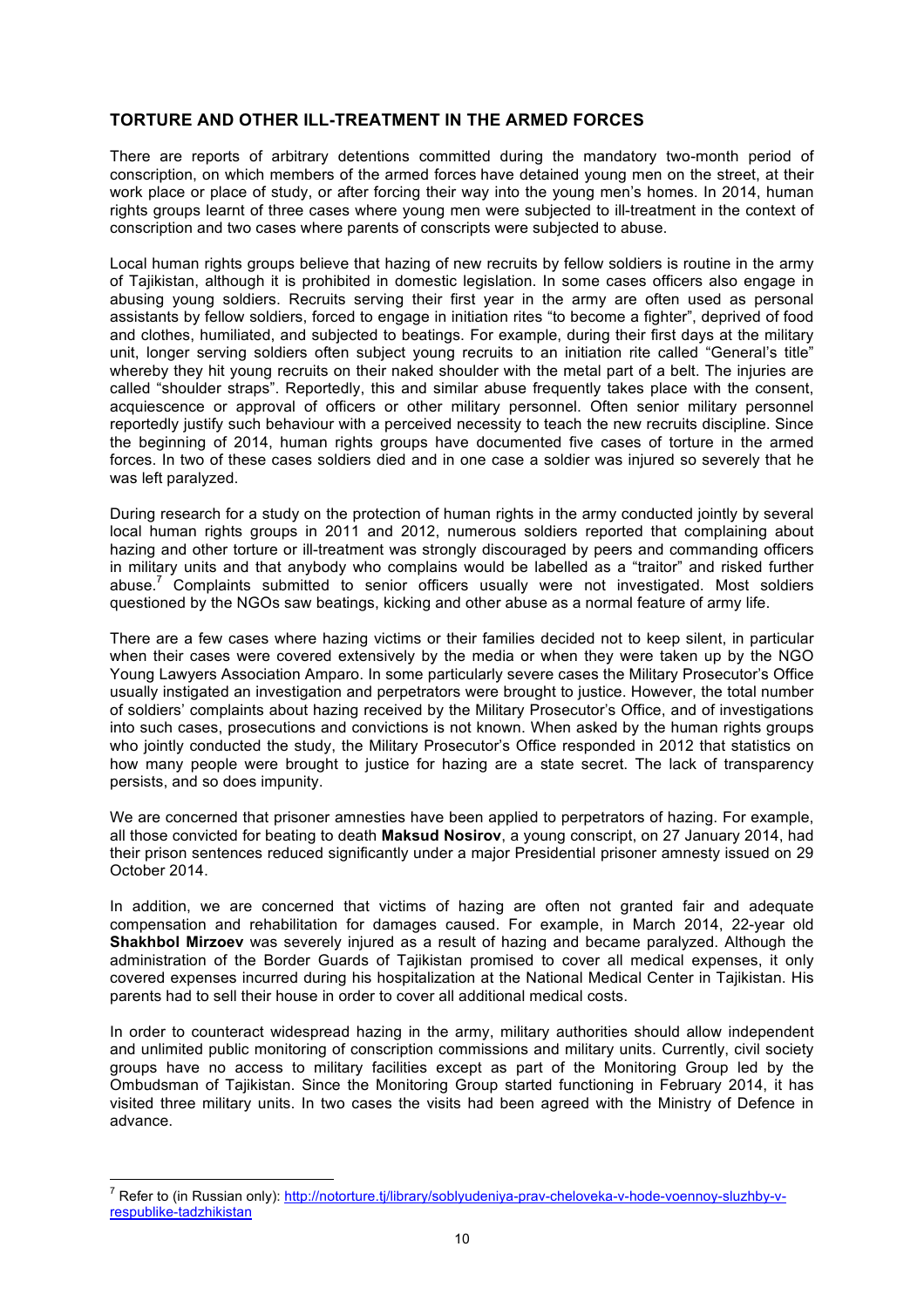The Committee against Torture recommended Tajikistan in its concluding observations issued in 2013 to "ensure prompt, impartial and thorough investigation of all allegations of such acts. Where evidence of hazing is found, it should establish the liability of direct perpetrators and those in the chain of command, prosecute and punish those responsible with penalties that are consistent with the gravity of the act committed, make the results of such investigations public, and provide compensation and full rehabilitation to victims, including through appropriate medical and psychological assistance."

## **RECOMMENDATIONS**

As a party to the International Covenant on Civil and Political Rights and the Convention against Torture and Other Cruel, Inhuman or Degrading Treatment or Punishment, Tajikistan has committed itself to prevent acts of torture and other ill-treatment under its jurisdiction. It should implement all concluding observations made by the UN Human Rights Committee and the UN Committee against Torture as well as recommendations by the Special Rapporteur on torture and those issued under the Universal Periodic Review process in 2011.<sup>8</sup>

Below is a list of recommendations that we believe should be implemented by the authorities as a matter of urgency in order to make significant process towards ending torture in the country.

## **Strengthening fundamental safeguards against torture**

- Ensure that legislation provides that the definition of deprivation of liberty is in line with international human rights law, and in particular that the moment of apprehension is treated as the outset of detention and recorded as such in the detention record.
- Amend the Criminal Procedure Code of Tajikistan (CPC) to ensure that it explicitly provides, from the moment of apprehension, for the right to notify a third person, of access to a lawyer of their choice, and ensure detainees are informed of these rights at the moment of detention.
- Amend the CPC to ensure that families and lawyers are notified in advance of any transfers of detainees from any form of detention or imprisonment to another, in line with Principle 16(1) of the UN Body of Principles for the Protection of All Persons under any form of Detention or Imprisonment.
- Establish in law the full information that must be included in the registration, including the identity of the arresting officer/s, as well as time, reasons and location of the arrest.
- Mandate that all detainees are brought before a judge within 48 hours after apprehension; strengthen the presumption in favour of liberty; and ensure that judges inquire into the treatment in custody.
- Ensure that anyone arriving at a detention facility undergoes a routine medical examination. Ensure that medical personnel working inside detention facilities are truly independent from law enforcement agencies and are trained in accordance to the provisions of the Istanbul Protocol. Ensure independent medical examinations are provided when requested by the detainee and not solely when permitted or requested by officials and that such examinations are carried out in private, without the presence of law enforcement officials, and free of charge for detainees.
- Ensure that any statement or confession elicited as a result of torture or other ill-treatment is not used as evidence in any proceedings except those brought against the alleged perpetrators.
- Ratify the Optional Protocol to the Convention and establish an effective National Preventative Mechanism. In the meantime, unimpeded access should be granted to the International Committee of the Red Cross and expert independent NGOs working to prevent torture in Tajikistan, such as members of the NGO Coalition against Torture in Tajikistan, to all places of detention.

## **Ending impunity**

- Legislate that perpetrators of torture or other ill-treatment (including hazing in the army) are excluded from prisoner amnesties and abolish the statute of limitations with regard to such crimes.
- Promptly act on all complaints involving allegations of torture and ill-treatment by initiating thorough, impartial and independent investigations, bringing to justice in a fair trial those found

<sup>&</sup>lt;u>.</u><br><sup>8</sup> Refer to: <u>http://www.ohchr.org/EN/HRBodies/UPR/PAGES/TJSession12.aspx</u>